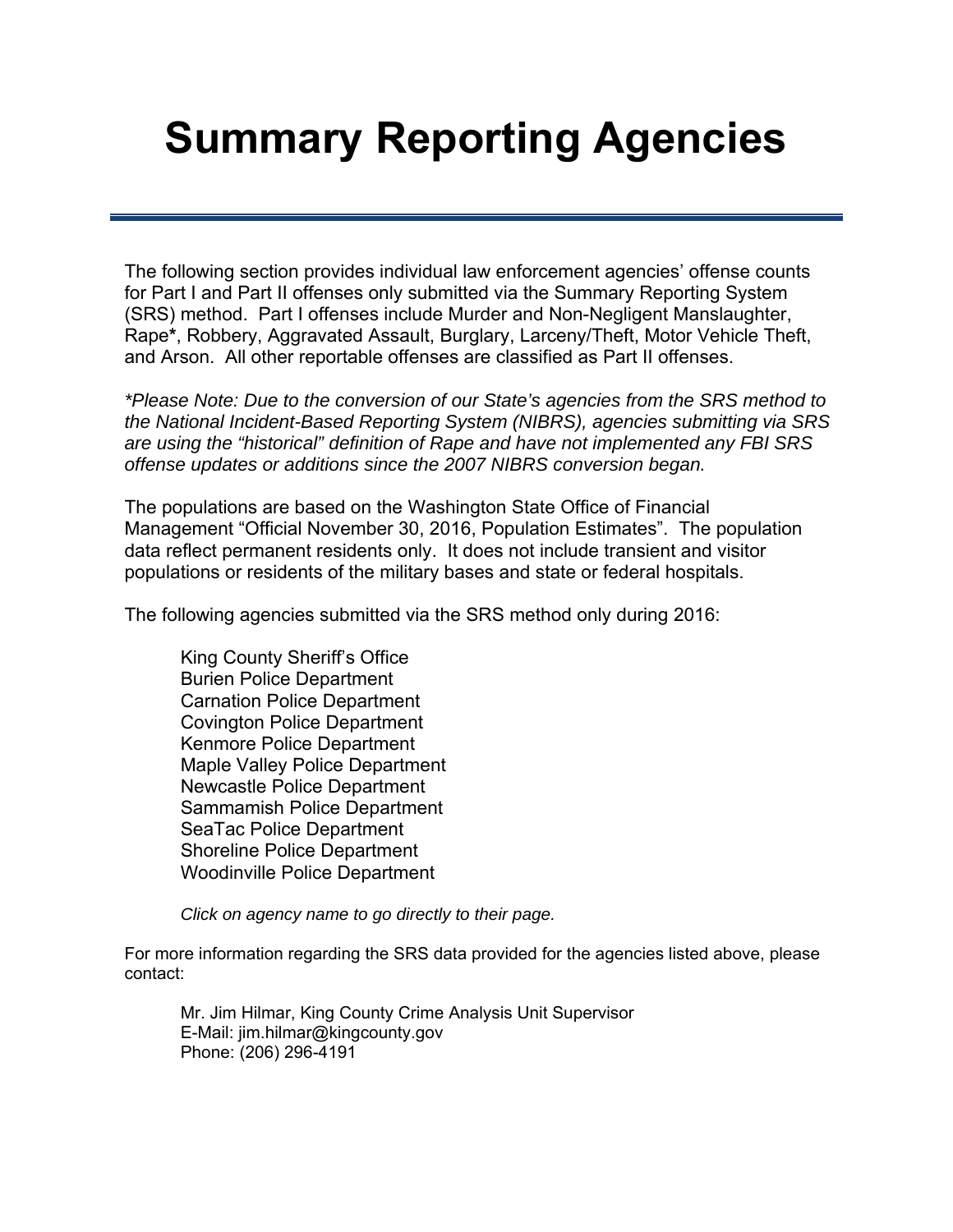## **Summary Reporting System Individual Agency Page Table Legend**



- 1. Contributing agency's name.
- 2. The county in which contributing agency is located.
- 3. The estimated population based on the state Office of Financial Management (OFM) November forecast.
- 4. How many months the Summary data was reported in the current year.
- 5. The list of reportable Part I Summary offenses plus Simple Assault and Violation of Protection/No Contact Order-Domestic Violence offenses.
- 6. The total number of each offense reported in the previous year.
- 7. The total number of each offense reported in the current year.
- 8. Percentage of change between the current and previous years' offenses.
- 9. Crime Rate per 1,000 in population for each offense category.
- 10. Total offenses cleared for each offense category. *Note: A clearance can be by "arrest" or "exceptional means" and could possibly be for an offense in a prior year. The number does not reflect the number of persons arrested in an offense. A clearance does not include a case for which a law enforcement agency could not proceed with an investigation due to an uncooperative or unavailable witness or victim.*
- 11. Total offenses classified with Domestic Violence involvement for the current year.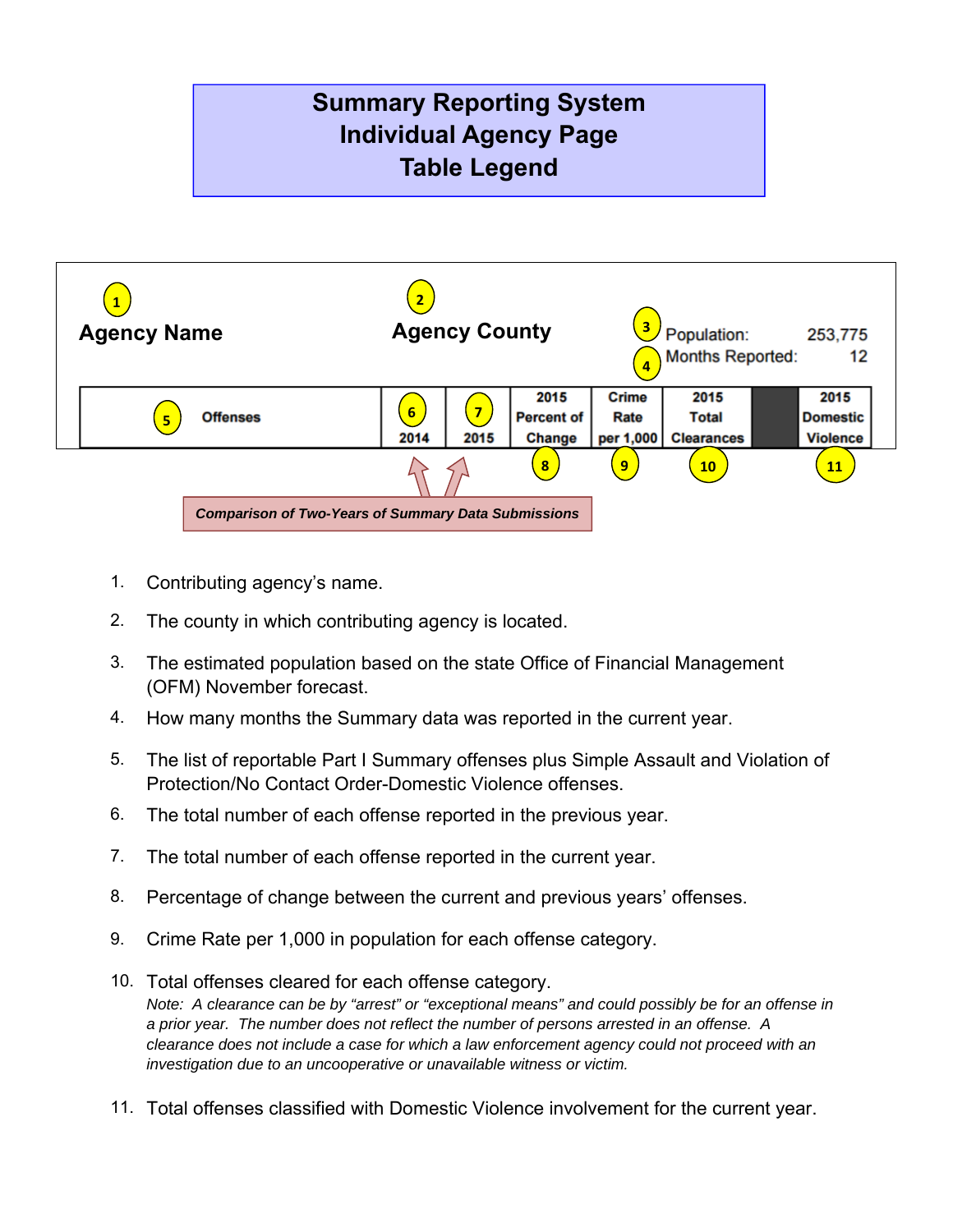|                                          |       |                | 2016              | <b>Crime</b> | 2016              | 2016            |
|------------------------------------------|-------|----------------|-------------------|--------------|-------------------|-----------------|
| <b>Offenses</b>                          |       |                | <b>Percent of</b> | Rate         | <b>Total</b>      | <b>Domestic</b> |
|                                          | 2015  | 2016           | Change            | per 1,000    | <b>Clearances</b> | <b>Violence</b> |
| Murder and Non Negligent Homicide*       | 11    | $\overline{3}$ | $-72.7%$          | 0.0          |                   |                 |
| <b>Manslaughter by Negligence</b>        |       |                |                   | 0.0          | 0                 | 0               |
| Forcible Rape Total*                     | 72    | 67             | $-6.9%$           | 0.3          |                   | 14              |
| Robbery Total*                           | 85    | 98             | 15.3%             | 0.3          | 18 <sup>1</sup>   | 1               |
| <b>Assault Total</b>                     | 902   | 899            | $-0.3%$           | 3.7          | 672               | 503             |
| Aggravated Assault*                      | 201   | 217            | 8.0%              | 0.8          | 132               | 83              |
| Simple Assault                           | 701   | 682            | $-2.7%$           | 2.8          | 540               | 420             |
| <b>Burglary Total*</b>                   | 1,537 | 1,352          | $-12.0%$          | 6.2          | 77                | 11              |
| Larceny-Theft Total*                     | 2,376 | 2,166          | $-8.8%$           | 9.6          | 152               | 6               |
| Motor Vehicle Theft Total*               | 730   | 879            | 20.4%             | 3.0          | 85                | $\overline{2}$  |
| Arson Total*                             | 52    | 44             | $-15.4%$          | 0.2          | 9                 | $\overline{2}$  |
| Violation of Protection/No Contact Order |       |                |                   |              |                   | 225             |
| <b>Grand Total</b>                       | 5,765 | 5,508          | $-4.5%$           | 22.4         | 1,022             | 765             |



| * Total Crime 2016      |      |                 |                   |  |  |  |  |  |
|-------------------------|------|-----------------|-------------------|--|--|--|--|--|
|                         | Year | <b>Number</b>   | <b>Percent of</b> |  |  |  |  |  |
|                         |      | <b>Offenses</b> | Change            |  |  |  |  |  |
| <b>Violent Crimes:</b>  | 2015 | 369             | 4.3%              |  |  |  |  |  |
|                         | 2016 | 385             |                   |  |  |  |  |  |
| <b>Property Crimes:</b> | 2015 | 4,695           | $-5.4%$           |  |  |  |  |  |
|                         | 2016 | 4,441           |                   |  |  |  |  |  |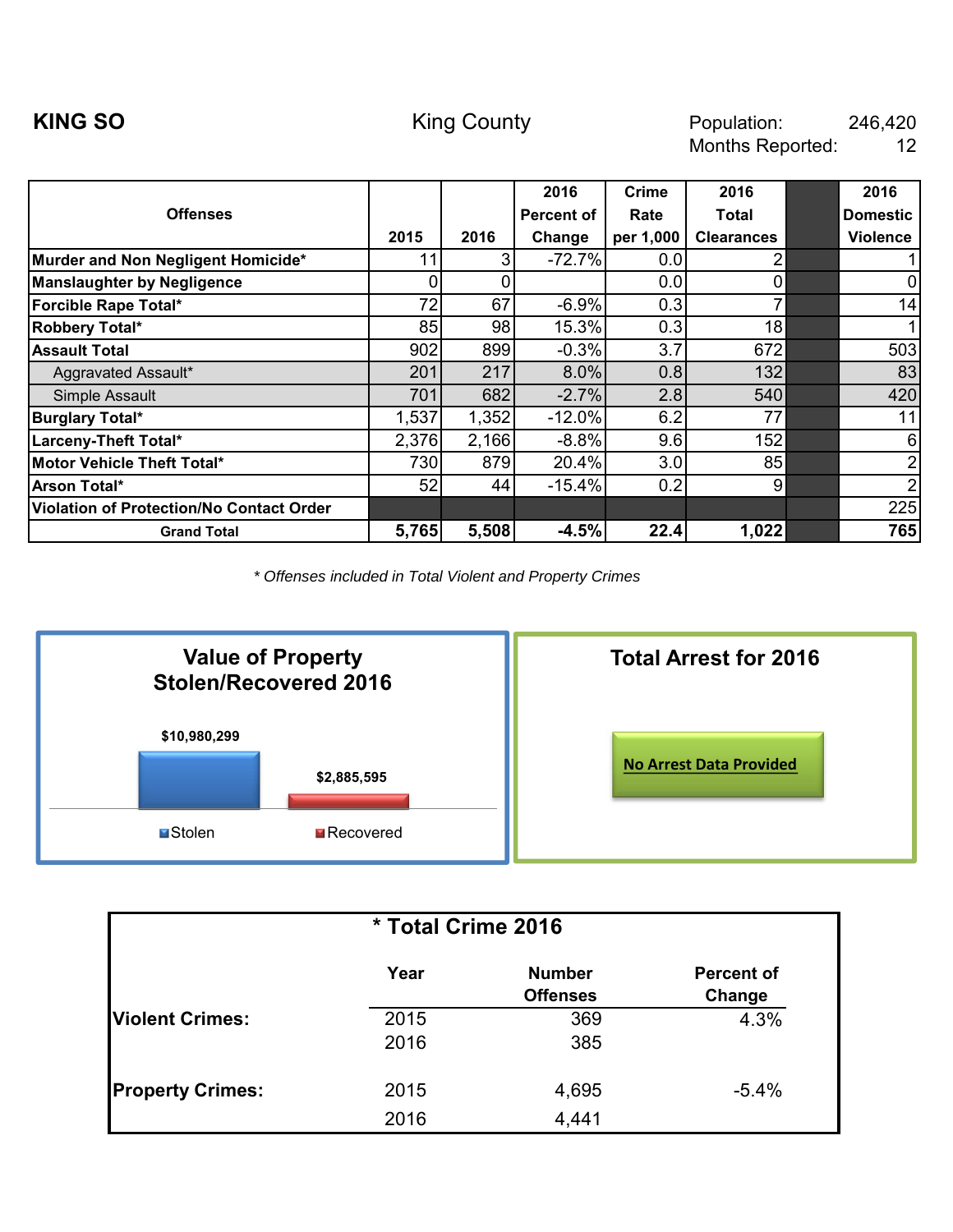|                                                 |       |       | 2016              | <b>Crime</b> | 2016              | 2016            |
|-------------------------------------------------|-------|-------|-------------------|--------------|-------------------|-----------------|
| <b>Offenses</b>                                 |       |       | <b>Percent of</b> | Rate         | Total             | <b>Domestic</b> |
|                                                 | 2015  | 2016  | Change            | per 1,000    | <b>Clearances</b> | <b>Violence</b> |
| Murder and Non Negligent Homicide*              | 0     | 3     |                   | 0.0          |                   | 0               |
| <b>Manslaughter by Negligence</b>               |       |       |                   | 0.0          | 0                 | $\mathbf 0$     |
| Forcible Rape Total*                            | 40    | 43    | 7.5%              | 0.8          | 8                 | 12              |
| Robbery Total*                                  | 75    | 77    | 2.7%              | 1.5          | 22                | $\mathbf 0$     |
| <b>Assault Total</b>                            | 507   | 536   | 5.7%              | 10.1         | 374               | 297             |
| Aggravated Assault*                             | 84    | 126   | 50.0%             | 1.7          | 67                | 37              |
| Simple Assault                                  | 423   | 410   | $-3.1%$           | 8.5          | 307               | 260             |
| <b>Burglary Total*</b>                          | 504   | 551   | 9.3%              | 10.1         | 33                | $\overline{4}$  |
| Larceny-Theft Total*                            | 1,389 | 1,364 | $-1.8%$           | 27.8         | 156               | 6               |
| Motor Vehicle Theft Total*                      | 545   | 666   | 22.2%             | 10.9         | 63                | 1               |
| Arson Total*                                    | 19    | 19    | 0.0%              | 0.4          | 8                 | 1               |
| <b>Violation of Protection/No Contact Order</b> |       |       |                   |              |                   | 119             |
| <b>Grand Total</b>                              | 3,079 | 3,259 | 5.8%              | 65.2         | 665               | 440             |



|                         | * Total Crime 2016 |                 |                   |  |  |  |  |  |
|-------------------------|--------------------|-----------------|-------------------|--|--|--|--|--|
|                         | Year               | <b>Number</b>   | <b>Percent of</b> |  |  |  |  |  |
|                         |                    | <b>Offenses</b> | Change            |  |  |  |  |  |
| <b>IViolent Crimes:</b> | 2015               | 199             | 25.1%             |  |  |  |  |  |
|                         | 2016               | 249             |                   |  |  |  |  |  |
| <b>Property Crimes:</b> | 2015               | 2,457           | 5.8%              |  |  |  |  |  |
|                         | 2016               | 2,600           |                   |  |  |  |  |  |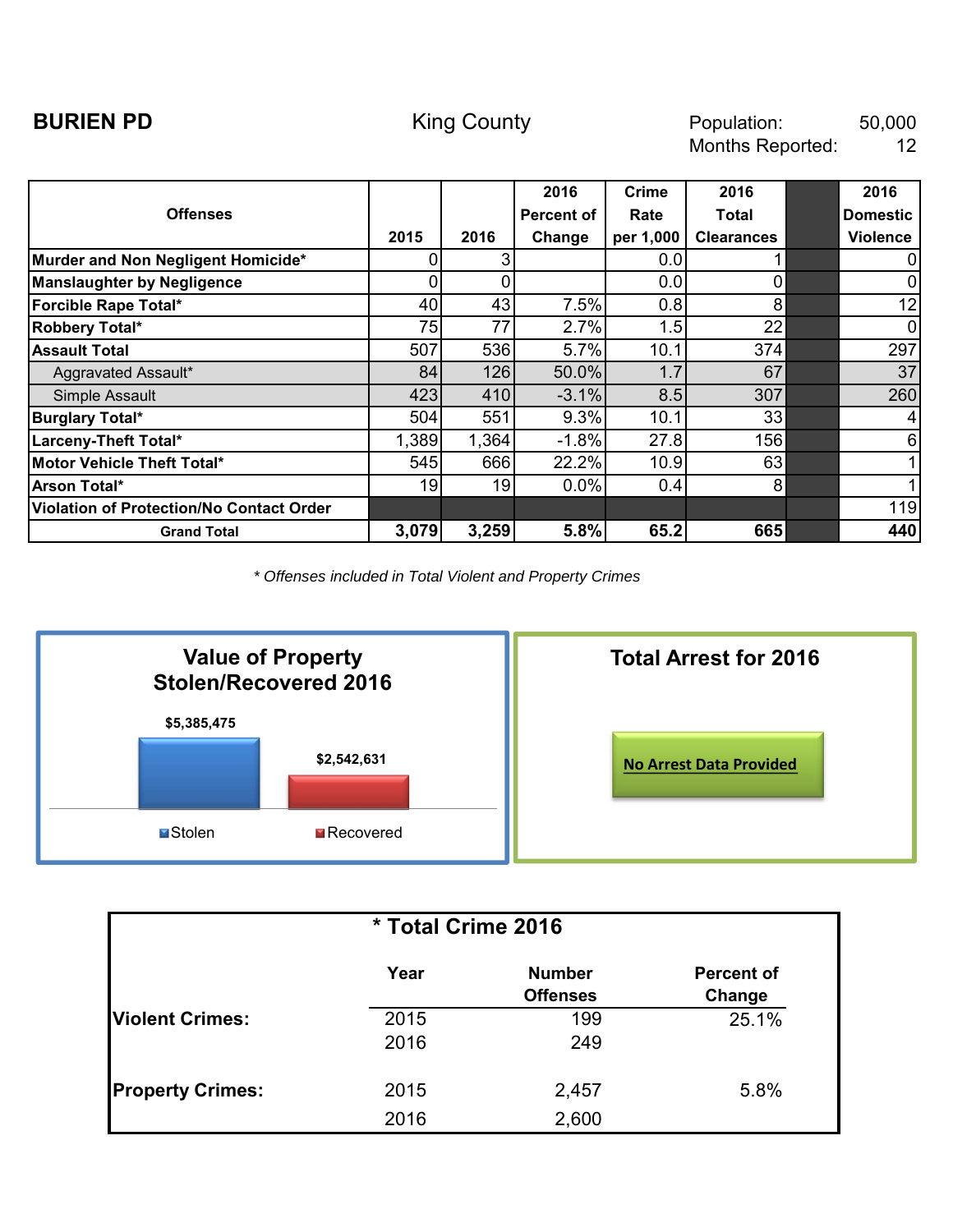|                                                 |                |      | 2016              | <b>Crime</b> | 2016              | 2016            |
|-------------------------------------------------|----------------|------|-------------------|--------------|-------------------|-----------------|
| <b>Offenses</b>                                 |                |      | <b>Percent of</b> | Rate         | Total             | <b>Domestic</b> |
|                                                 | 2015           | 2016 | Change            | per 1,000    | <b>Clearances</b> | <b>Violence</b> |
| Murder and Non Negligent Homicide*              | 0              |      |                   | 0.0          | $\mathbf 0$       | 0               |
| <b>Manslaughter by Negligence</b>               |                |      |                   | 0.0          | 0                 | 0               |
| Forcible Rape Total*                            | 0              | 0    |                   | 0.0          | $\overline{0}$    | 0               |
| Robbery Total*                                  | 0              | 0    |                   | 0.0          | $\overline{0}$    | 0               |
| <b>Assault Total</b>                            |                | 3    | $-25.0%$          | 2.2          | 3                 | 0               |
| Aggravated Assault*                             |                |      | 0.0%              | 0.5          |                   | 0               |
| Simple Assault                                  | 3 <sub>l</sub> | ⌒    | $-33.3%$          | 1.6          | $\overline{2}$    | 0               |
| <b>Burglary Total*</b>                          | 19             | 14   | $-26.3%$          | 10.3         |                   | 0               |
| Larceny-Theft Total*                            | 27             | 21   | $-22.2%$          | 14.6         | 5                 | 0               |
| Motor Vehicle Theft Total*                      | 4              | 5    | 25.0%             | 2.2          | $\overline{0}$    | 0               |
| Arson Total*                                    | 0              | 2    |                   | 0.0          |                   | 0               |
| <b>Violation of Protection/No Contact Order</b> |                |      |                   |              |                   | 0               |
| <b>Grand Total</b>                              | 54             | 45   | $-16.7%$          | 24.3         | 10 <sup>1</sup>   | $\mathbf 0$     |



| * Total Crime 2016      |      |                 |                   |  |  |  |  |  |
|-------------------------|------|-----------------|-------------------|--|--|--|--|--|
|                         | Year | <b>Number</b>   | <b>Percent of</b> |  |  |  |  |  |
|                         |      | <b>Offenses</b> | Change            |  |  |  |  |  |
| <b>IViolent Crimes:</b> | 2015 |                 | 0.0%              |  |  |  |  |  |
|                         | 2016 | 1               |                   |  |  |  |  |  |
| <b>Property Crimes:</b> | 2015 | 50              | $-16.0%$          |  |  |  |  |  |
|                         | 2016 | 42              |                   |  |  |  |  |  |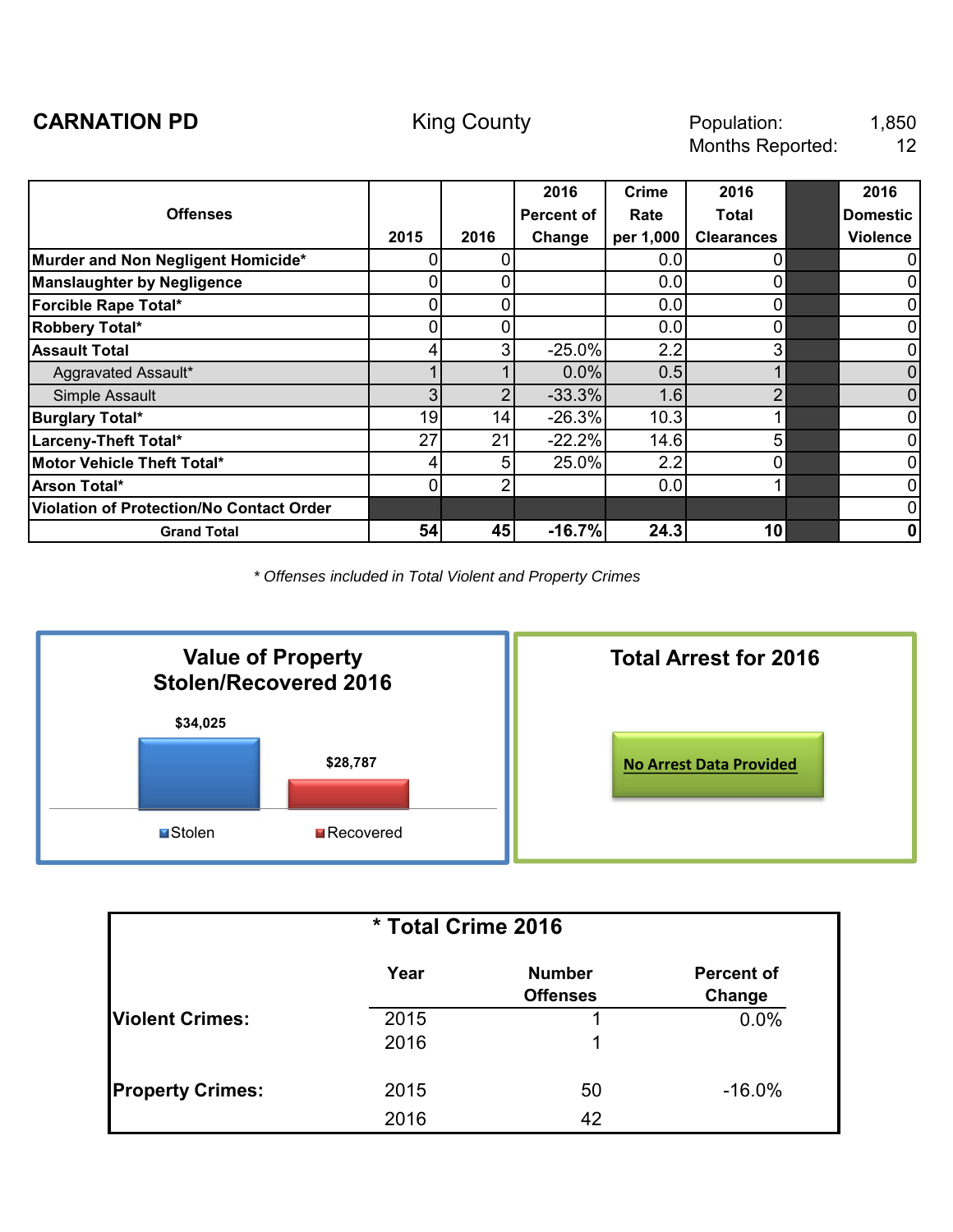|                                                 |                 |      | 2016              | Crime     | 2016              | 2016            |
|-------------------------------------------------|-----------------|------|-------------------|-----------|-------------------|-----------------|
| <b>Offenses</b>                                 |                 |      | <b>Percent of</b> | Rate      | Total             | <b>Domestic</b> |
|                                                 | 2015            | 2016 | Change            | per 1,000 | <b>Clearances</b> | <b>Violence</b> |
| Murder and Non Negligent Homicide*              |                 | 0    | $-100.0\%$        | 0.1       | 0                 | $\mathbf 0$     |
| <b>Manslaughter by Negligence</b>               |                 |      |                   | 0.0       |                   | $\overline{0}$  |
| Forcible Rape Total*                            | 10 <sup>1</sup> | 4    | $-60.0%$          | 0.5       |                   |                 |
| Robbery Total*                                  | 8               | 11   | 37.5%             | 0.4       | 5                 | $\mathbf 0$     |
| <b>Assault Total</b>                            | 102             | 92   | $-9.8%$           | 5.4       | 72                | 43              |
| Aggravated Assault*                             |                 | 14   | 100.0%            | 0.4       | 9                 | $\overline{2}$  |
| Simple Assault                                  | 95              | 78   | $-17.9%$          | 5.1       | 63                | 41              |
| <b>Burglary Total*</b>                          | 121             | 100  | $-17.4%$          | 6.5       | 6                 | $\overline{0}$  |
| Larceny-Theft Total*                            | 543             | 497  | $-8.5%$           | 29.0      | 155               | 1               |
| Motor Vehicle Theft Total*                      | 36              | 63   | 75.0%             | 1.9       | 5                 | $\overline{0}$  |
| Arson Total*                                    | 6               | 2    | $-66.7%$          | 0.3       | $\mathbf 0$       | $\overline{0}$  |
| <b>Violation of Protection/No Contact Order</b> |                 |      |                   |           |                   | 23              |
| <b>Grand Total</b>                              | 827             | 769  | $-7.0%$           | 41.0      | 244               | 68              |



| * Total Crime 2016      |      |                 |                   |  |  |  |  |  |
|-------------------------|------|-----------------|-------------------|--|--|--|--|--|
|                         | Year | <b>Number</b>   | <b>Percent of</b> |  |  |  |  |  |
|                         |      | <b>Offenses</b> | Change            |  |  |  |  |  |
| <b>IViolent Crimes:</b> | 2015 | 26              | 11.5%             |  |  |  |  |  |
|                         | 2016 | 29              |                   |  |  |  |  |  |
| <b>Property Crimes:</b> | 2015 | 706             | $-6.2%$           |  |  |  |  |  |
|                         | 2016 | 662             |                   |  |  |  |  |  |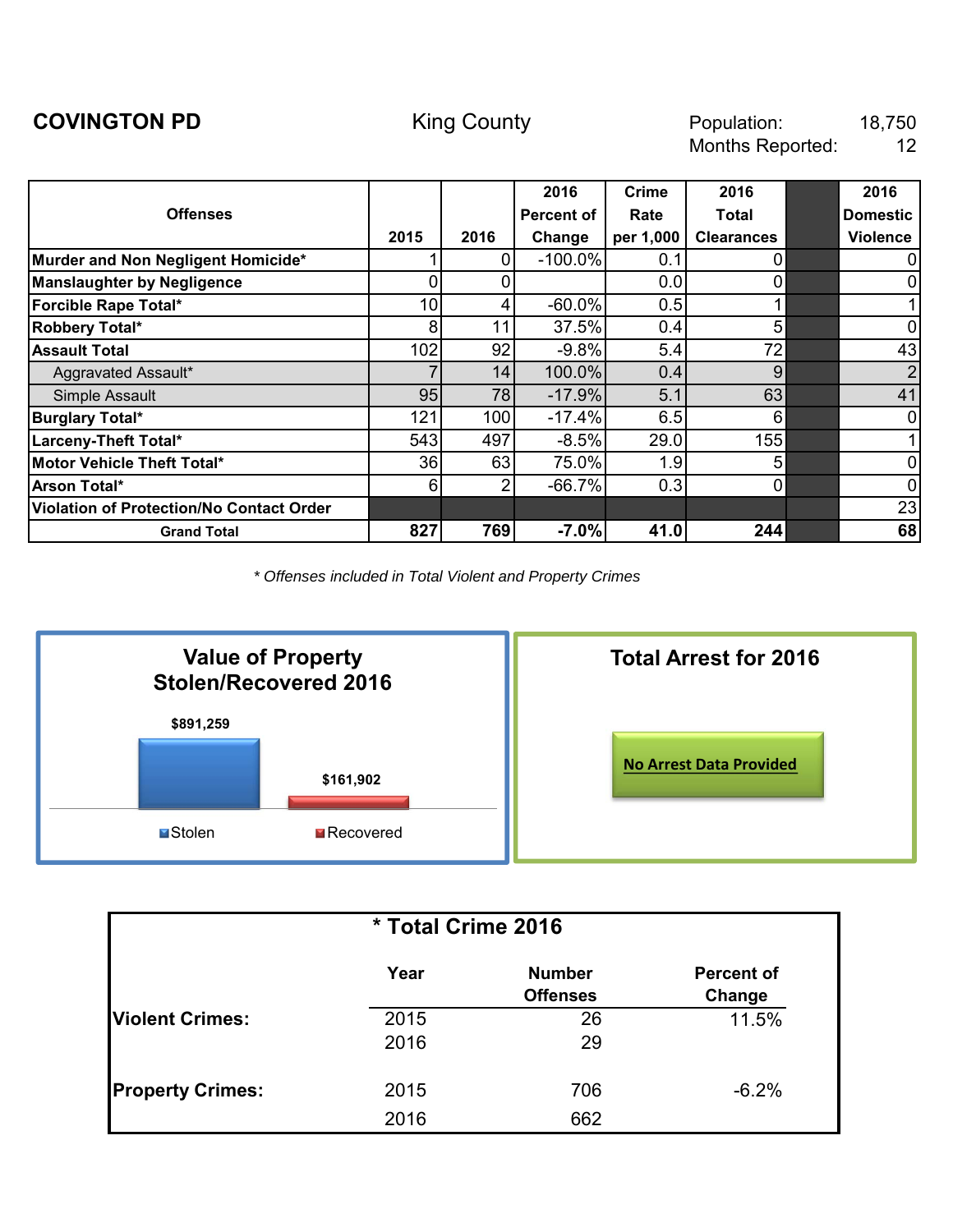|                                                 |                |          | 2016              | <b>Crime</b> | 2016              | 2016            |
|-------------------------------------------------|----------------|----------|-------------------|--------------|-------------------|-----------------|
| <b>Offenses</b>                                 |                |          | <b>Percent of</b> | Rate         | Total             | <b>Domestic</b> |
|                                                 | 2015           | 2016     | Change            | per 1,000    | <b>Clearances</b> | <b>Violence</b> |
| Murder and Non Negligent Homicide*              | 0              | 0        |                   | 0.0          | $\mathbf 0$       | 0               |
| <b>Manslaughter by Negligence</b>               |                |          |                   | 0.0          | $\Omega$          | 0               |
| <b>Forcible Rape Total*</b>                     | 9              | 3        | $-66.7%$          | 0.4          |                   | 0               |
| Robbery Total*                                  | 3 <sup>1</sup> | $6 \mid$ | 100.0%            | 0.1          | $\overline{2}$    | 0               |
| <b>Assault Total</b>                            | 68             | 80       | 17.6%             | 3.0          | 51                | 50              |
| Aggravated Assault*                             |                | 13       | 550.0%            | 0.1          | 10                | $\overline{7}$  |
| Simple Assault                                  | 66             | 67       | 1.5%              | 3.0          | 41                | 43              |
| <b>Burglary Total*</b>                          | 92             | 102      | 10.9%             | 4.1          | 6                 | 0               |
| Larceny-Theft Total*                            | 202            | 178      | $-11.9%$          | 9.1          | 6                 | $\mathbf 0$     |
| Motor Vehicle Theft Total*                      | 33             | 25       | $-24.2%$          | 1.5          |                   | $\mathbf 0$     |
| Arson Total*                                    | 6 <sup>1</sup> |          | $-83.3%$          | 0.3          |                   | 0               |
| <b>Violation of Protection/No Contact Order</b> |                |          |                   |              |                   | 25              |
| <b>Grand Total</b>                              | 413            | 395      | $-4.4%$           | 17.7         | 68                | 75              |



| * Total Crime 2016      |      |                 |                   |  |  |  |  |  |
|-------------------------|------|-----------------|-------------------|--|--|--|--|--|
|                         | Year | <b>Number</b>   | <b>Percent of</b> |  |  |  |  |  |
|                         |      | <b>Offenses</b> | Change            |  |  |  |  |  |
| <b>Violent Crimes:</b>  | 2015 | 14              | 57.1%             |  |  |  |  |  |
|                         | 2016 | 22              |                   |  |  |  |  |  |
| <b>Property Crimes:</b> | 2015 | 333             | $-8.1%$           |  |  |  |  |  |
|                         | 2016 | 306             |                   |  |  |  |  |  |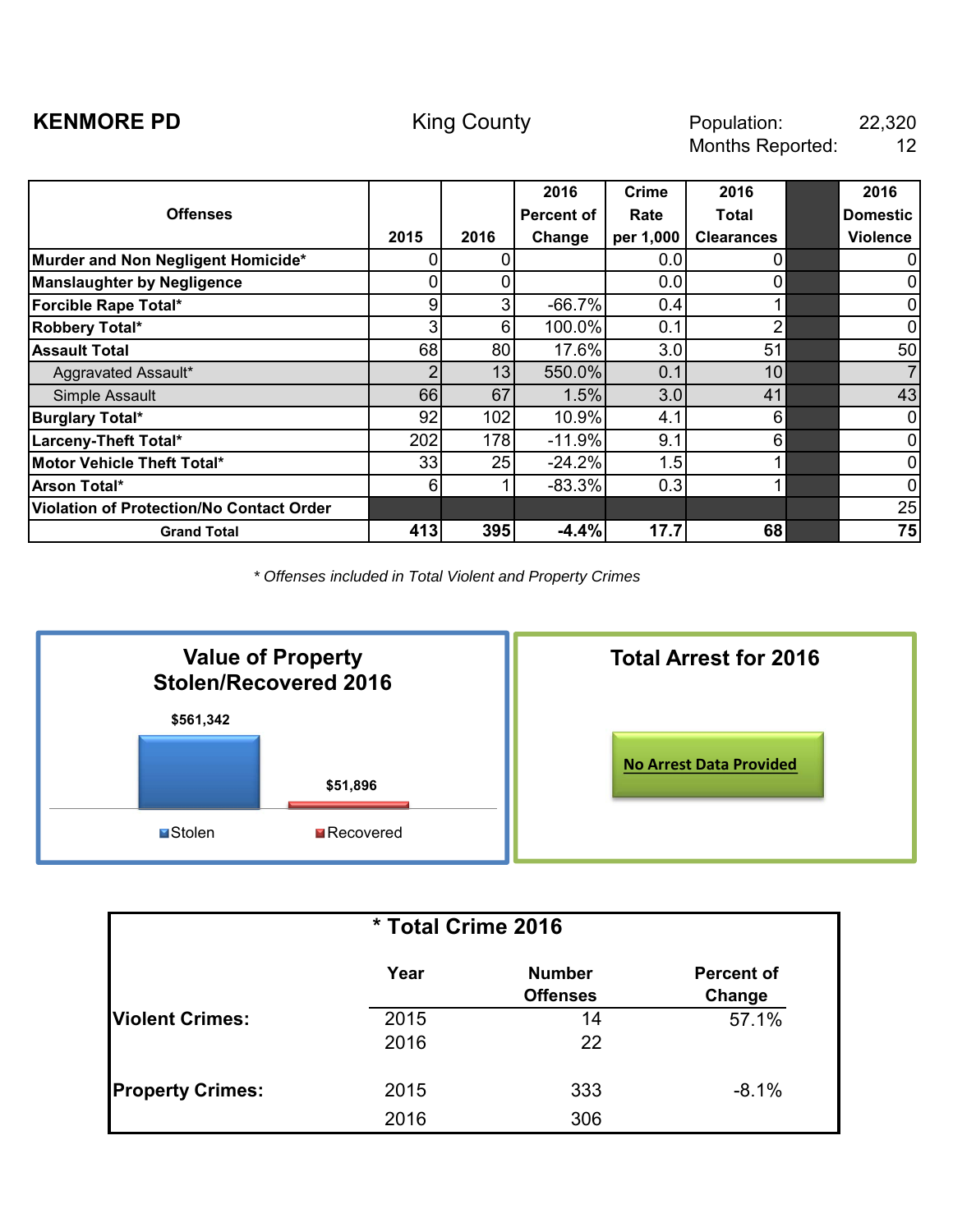|                                          |      |                 | 2016              | Crime     | 2016              | 2016            |
|------------------------------------------|------|-----------------|-------------------|-----------|-------------------|-----------------|
| <b>Offenses</b>                          |      |                 | <b>Percent of</b> | Rate      | Total             | <b>Domestic</b> |
|                                          | 2015 | 2016            | Change            | per 1,000 | <b>Clearances</b> | <b>Violence</b> |
| Murder and Non Negligent Homicide*       | 0    |                 |                   | 0.0       | $\overline{0}$    | 0               |
| <b>Manslaughter by Negligence</b>        | 0    | 0               |                   | 0.0       | $\Omega$          | 0               |
| Forcible Rape Total*                     | 10   | 5               | $-50.0%$          | 0.4       | $\overline{0}$    | 0               |
| Robbery Total*                           | ⌒    | 10 <sup>1</sup> | 400.0%            | 0.1       | $\overline{0}$    | 0               |
| <b>Assault Total</b>                     | 60   | 53              | $-11.7%$          | 2.4       | 37                | 37              |
| Aggravated Assault*                      | 11   | 6               | $-45.5%$          | 0.4       |                   | $\mathbf{3}$    |
| Simple Assault                           | 49   | 47              | $-4.1%$           | 2.0       | 36                | 34              |
| <b>Burglary Total*</b>                   | 109  | 87              | $-20.2%$          | 4.4       |                   | 0               |
| Larceny-Theft Total*                     | 314  | 216             | $-31.2%$          | 12.7      | 35                | $\mathbf 0$     |
| Motor Vehicle Theft Total*               | 23   | 58              | 152.2%            | 0.9       | 6 <sup>1</sup>    | $\mathbf 0$     |
| <b>Arson Total*</b>                      |      | 6               | $-14.3%$          | 0.3       | $\overline{2}$    | 0               |
| Violation of Protection/No Contact Order |      |                 |                   |           |                   | 18              |
| <b>Grand Total</b>                       | 525  | 435             | $-17.1%$          | 17.5      | 87                | 55              |



| * Total Crime 2016      |      |                 |                   |  |  |  |  |  |
|-------------------------|------|-----------------|-------------------|--|--|--|--|--|
|                         | Year | <b>Number</b>   | <b>Percent of</b> |  |  |  |  |  |
|                         |      | <b>Offenses</b> | Change            |  |  |  |  |  |
| <b>IViolent Crimes:</b> | 2015 | 23              | $-8.7%$           |  |  |  |  |  |
|                         | 2016 | 21              |                   |  |  |  |  |  |
| <b>Property Crimes:</b> | 2015 | 453             | $-19.0%$          |  |  |  |  |  |
|                         | 2016 | 367             |                   |  |  |  |  |  |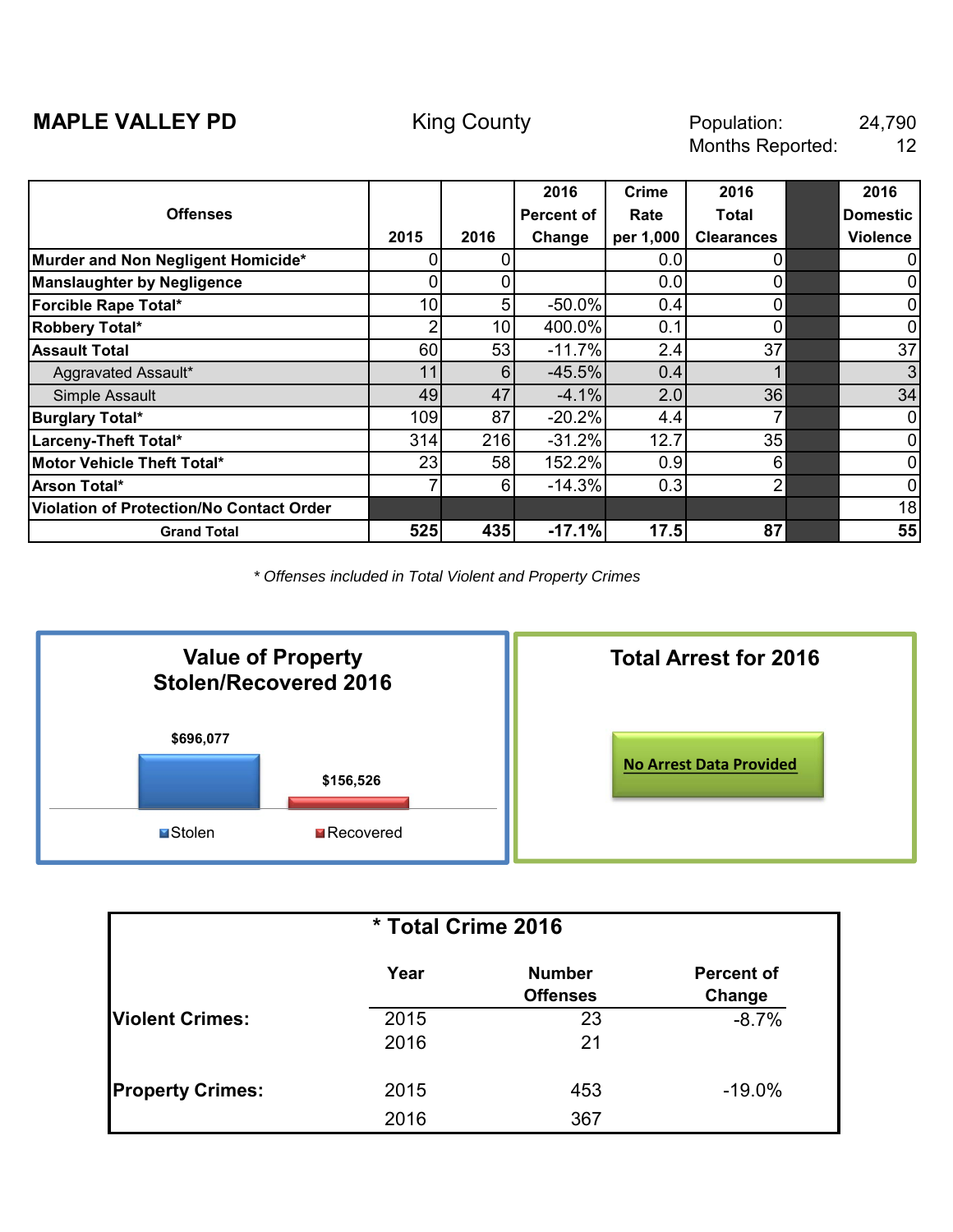|                                                 |      |      | 2016              | <b>Crime</b> | 2016              | 2016            |
|-------------------------------------------------|------|------|-------------------|--------------|-------------------|-----------------|
| <b>Offenses</b>                                 |      |      | <b>Percent of</b> | Rate         | Total             | <b>Domestic</b> |
|                                                 | 2015 | 2016 | Change            | per 1,000    | <b>Clearances</b> | <b>Violence</b> |
| Murder and Non Negligent Homicide*              | 0    |      |                   | 0.0          | $\Omega$          | 0               |
| <b>Manslaughter by Negligence</b>               |      |      |                   | 0.0          | $\Omega$          | 0               |
| Forcible Rape Total*                            |      |      | 100.0%            | 0.1          |                   | 0               |
| Robbery Total*                                  | 0    |      |                   | 0.0          | $\mathbf{0}$      | 0               |
| <b>Assault Total</b>                            | 17   | 13   | $-23.5%$          | 1.5          | 10 <sub>l</sub>   | 8               |
| Aggravated Assault*                             |      |      | 0.0%              | 0.1          |                   | 1               |
| Simple Assault                                  | 16   | 12   | $-25.0%$          | 1.4          | $\overline{9}$    | $\overline{7}$  |
| <b>Burglary Total*</b>                          | 84   | 62   | $-26.2%$          | 7.6          | 5 <sub>1</sub>    | 0               |
| Larceny-Theft Total*                            | 151  | 165  | 9.3%              | 13.6         | 14                |                 |
| Motor Vehicle Theft Total*                      | 35   | 37   | 5.7%              | 3.2          | 2                 |                 |
| Arson Total*                                    | 0    | 0    |                   | 0.0          | $\overline{0}$    | 0               |
| <b>Violation of Protection/No Contact Order</b> |      |      |                   |              |                   | 3               |
| <b>Grand Total</b>                              | 288  | 281  | $-2.4%$           | 25.3         | 32                | 13              |



| * Total Crime 2016      |              |                                  |                             |  |  |  |  |
|-------------------------|--------------|----------------------------------|-----------------------------|--|--|--|--|
|                         | Year         | <b>Number</b><br><b>Offenses</b> | <b>Percent of</b><br>Change |  |  |  |  |
| <b>Violent Crimes:</b>  | 2015<br>2016 | 2<br>5                           | 150.0%                      |  |  |  |  |
| <b>Property Crimes:</b> | 2015<br>2016 | 270<br>264                       | $-2.2%$                     |  |  |  |  |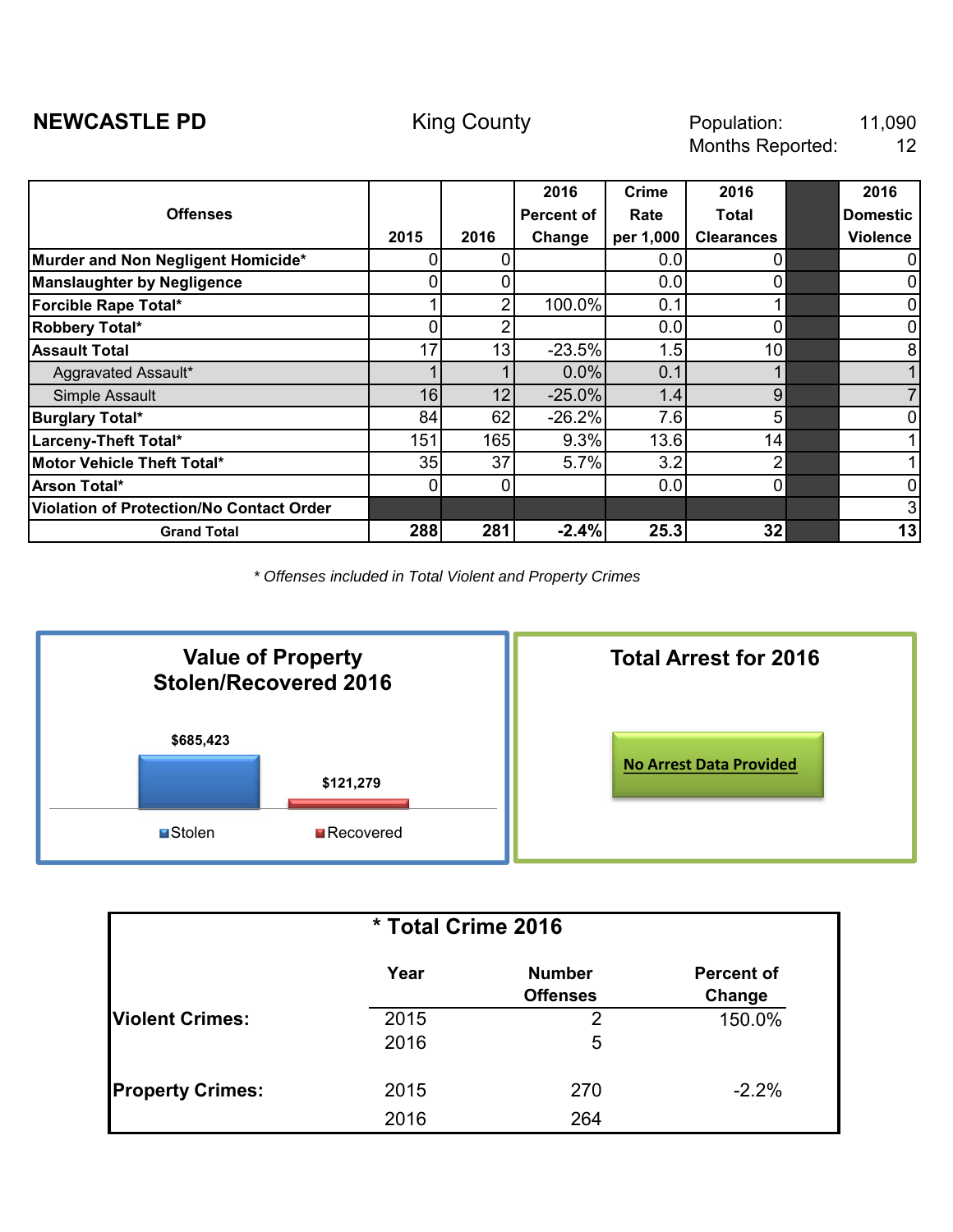|                                                 |                |      | 2016              | <b>Crime</b> | 2016              | 2016            |
|-------------------------------------------------|----------------|------|-------------------|--------------|-------------------|-----------------|
| <b>Offenses</b>                                 |                |      | <b>Percent of</b> | Rate         | Total             | <b>Domestic</b> |
|                                                 | 2015           | 2016 | Change            | per 1,000    | <b>Clearances</b> | <b>Violence</b> |
| Murder and Non Negligent Homicide*              | 0              |      |                   | 0.0          | $\Omega$          | 0               |
| <b>Manslaughter by Negligence</b>               |                |      |                   | 0.0          | $\Omega$          | 0               |
| Forcible Rape Total*                            | 5              | 9    | 80.0%             | 0.1          |                   | 0               |
| Robbery Total*                                  | 3 <sup>1</sup> | ኅ    | $-33.3%$          | 0.0          | $\mathbf{0}$      | $\mathbf 0$     |
| <b>Assault Total</b>                            | 50             | 64   | 28.0%             | 0.8          | 56                | 48              |
| Aggravated Assault*                             |                | 8    | 100.0%            | 0.1          | 5                 | $\overline{4}$  |
| Simple Assault                                  | 46             | 56   | 21.7%             | 0.8          | 51                | 44              |
| <b>Burglary Total*</b>                          | 79             | 84   | 6.3%              | 1.31         |                   | 0               |
| Larceny-Theft Total*                            | 309            | 327  | 5.8%              | 5.0          | 22                | $\mathbf 0$     |
| Motor Vehicle Theft Total*                      | 9              | 32   | 255.6%            | 0.1          |                   | 1               |
| Arson Total*                                    | 4              |      | $-75.0%$          | 0.1          | $\overline{0}$    | 0               |
| <b>Violation of Protection/No Contact Order</b> |                |      |                   |              |                   | 16              |
| <b>Grand Total</b>                              | 459            | 519  | 13.1%             | 8.5          | 81                | 65              |



| * Total Crime 2016      |      |                       |                   |  |  |  |  |
|-------------------------|------|-----------------------|-------------------|--|--|--|--|
|                         | Year | <b>Number</b>         | <b>Percent of</b> |  |  |  |  |
| <b>IViolent Crimes:</b> | 2015 | <b>Offenses</b><br>12 | Change<br>58.3%   |  |  |  |  |
|                         | 2016 | 19                    |                   |  |  |  |  |
| <b>Property Crimes:</b> | 2015 | 401                   | 10.7%             |  |  |  |  |
|                         | 2016 | 444                   |                   |  |  |  |  |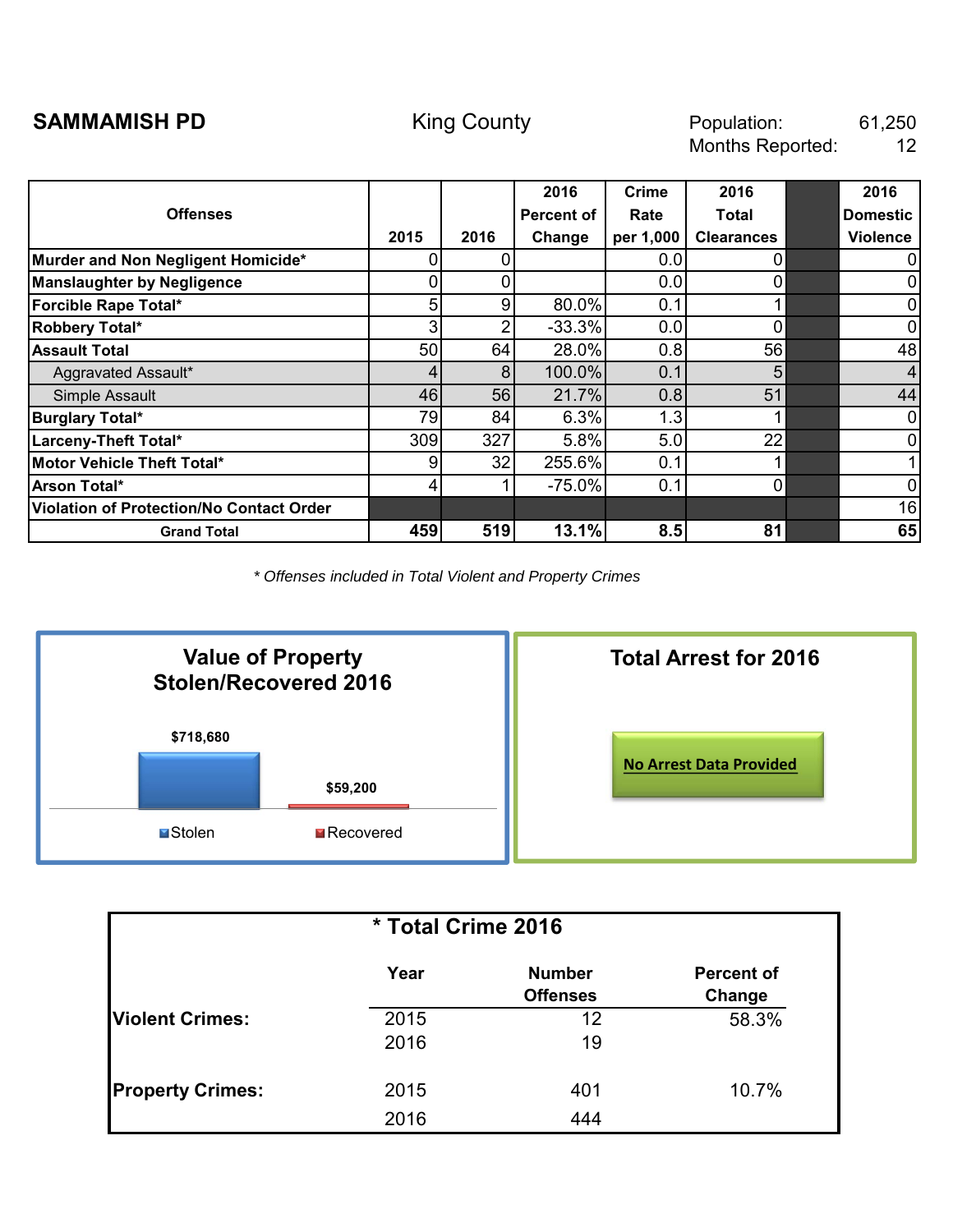|                                                 |       |       | 2016              | <b>Crime</b> | 2016              | 2016            |
|-------------------------------------------------|-------|-------|-------------------|--------------|-------------------|-----------------|
| <b>Offenses</b>                                 |       |       | <b>Percent of</b> | Rate         | Total             | <b>Domestic</b> |
|                                                 | 2015  | 2016  | Change            | per 1,000    | <b>Clearances</b> | <b>Violence</b> |
| Murder and Non Negligent Homicide*              | 51    |       | $-60.0\%$         | 0.2          |                   | $\mathbf 0$     |
| <b>Manslaughter by Negligence</b>               | 0     |       |                   | 0.0          | 0                 | $\overline{0}$  |
| Forcible Rape Total*                            | 23    | 20    | $-13.0%$          | 0.8          | 4                 | $\overline{7}$  |
| Robbery Total*                                  | 63    | 69    | 9.5%              | 2.3          | 11                | 1               |
| <b>Assault Total</b>                            | 317   | 300   | $-5.4%$           | 11.4         | 208               | 168             |
| Aggravated Assault*                             | 81    | 60    | $-25.9%$          | 2.9          | 37                | 28              |
| Simple Assault                                  | 236   | 240   | 1.7%              | 8.5          | 171               | 140             |
| <b>Burglary Total*</b>                          | 249   | 280   | 12.4%             | 9.0          | 9                 | 3               |
| Larceny-Theft Total*                            | 824   | 866   | 5.1%              | 29.6         | 41                | 1               |
| Motor Vehicle Theft Total*                      | 356   | 452   | 27.0%             | 12.8         | 36                |                 |
| Arson Total*                                    |       | 9     | 28.6%             | 0.3          | 2                 | $\mathbf 0$     |
| <b>Violation of Protection/No Contact Order</b> |       |       |                   |              |                   | 103             |
| <b>Grand Total</b>                              | 1,844 | 1,998 | 8.4%              | 71.8         | 313               | 284             |



| * Total Crime 2016      |      |                                  |                             |  |  |  |  |  |
|-------------------------|------|----------------------------------|-----------------------------|--|--|--|--|--|
|                         | Year | <b>Number</b><br><b>Offenses</b> | <b>Percent of</b><br>Change |  |  |  |  |  |
| <b>Violent Crimes:</b>  | 2015 | 172                              | $-12.2%$                    |  |  |  |  |  |
|                         | 2016 | 151                              |                             |  |  |  |  |  |
| <b>Property Crimes:</b> | 2015 | 1,436                            | 11.9%                       |  |  |  |  |  |
|                         | 2016 | 1,607                            |                             |  |  |  |  |  |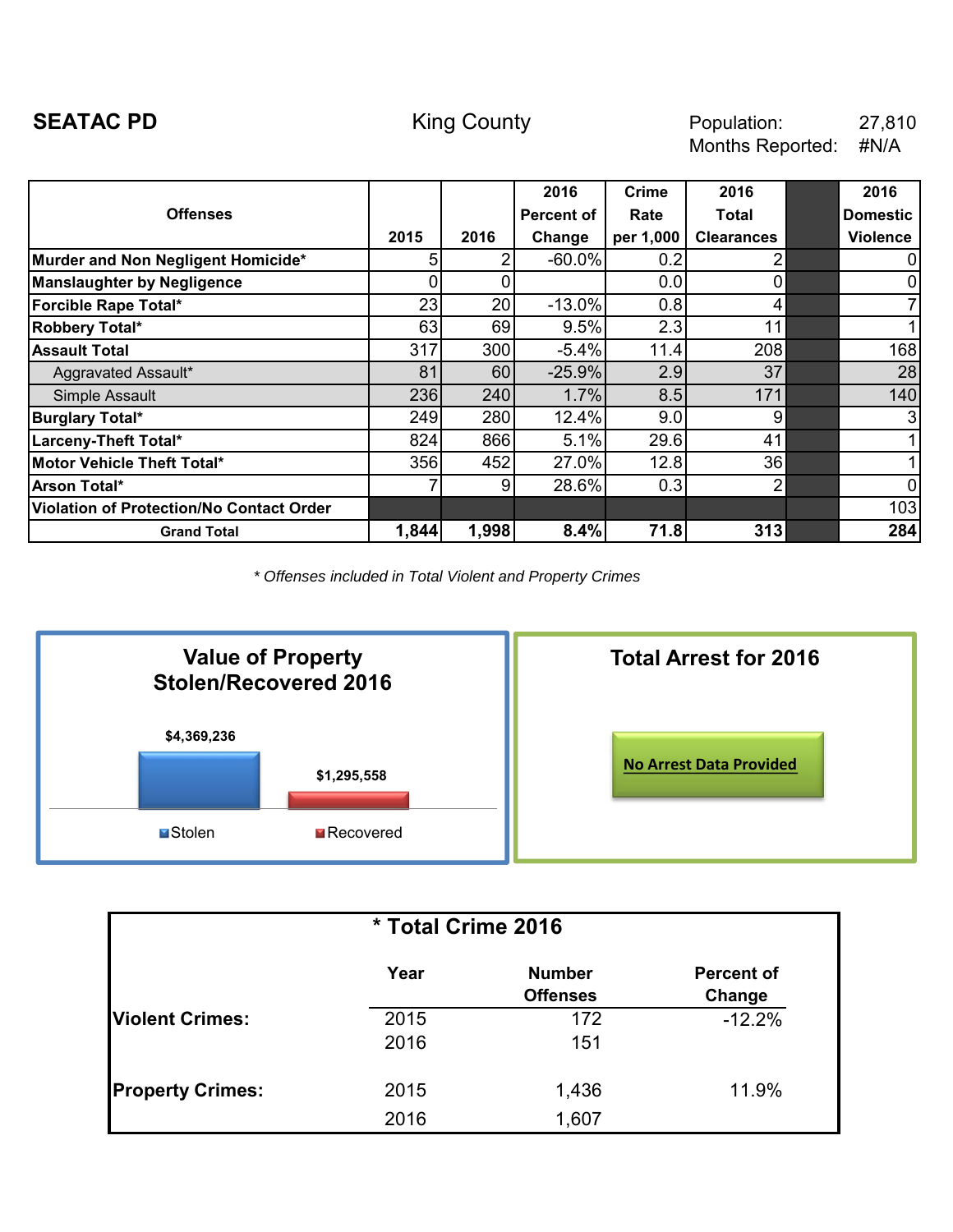|                                          |                 |            | 2016              | <b>Crime</b> | 2016              | 2016            |
|------------------------------------------|-----------------|------------|-------------------|--------------|-------------------|-----------------|
| <b>Offenses</b>                          |                 |            | <b>Percent of</b> | Rate         | Total             | <b>Domestic</b> |
|                                          | 2015            | 2016       | Change            | per 1,000    | <b>Clearances</b> | <b>Violence</b> |
| Murder and Non Negligent Homicide*       | O               |            |                   | 0.0          |                   | $\mathbf 0$     |
| <b>Manslaughter by Negligence</b>        |                 |            |                   | 0.0          | 0                 | $\overline{0}$  |
| Forcible Rape Total*                     | 20 <sub>l</sub> | 25         | 25.0%             | 0.4          | 3                 | $\overline{4}$  |
| Robbery Total*                           | 24              | 26         | 8.3%              | 0.4          | 8                 | $\mathbf 0$     |
| <b>Assault Total</b>                     | 213             | 200        | $-6.1%$           | 3.9          | 135               | 107             |
| Aggravated Assault*                      | 30 <sub>l</sub> | 40         | 33.3%             | 0.5          | 24                | 14              |
| Simple Assault                           | 183             | <b>160</b> | $-12.6%$          | 3.3          | 111               | 93              |
| <b>Burglary Total*</b>                   | 370             | 323        | $-12.7%$          | 6.7          | 15                |                 |
| Larceny-Theft Total*                     | 823             | 861        | 4.6%              | 15.0         | 171               | 3               |
| Motor Vehicle Theft Total*               | 170             | 190        | 11.8%             | 3.1          | 20                | 1               |
| Arson Total*                             | $\overline{9}$  | 9          | 0.0%              | 0.2          |                   | $\mathbf 0$     |
| Violation of Protection/No Contact Order |                 |            |                   |              |                   | 56              |
| <b>Grand Total</b>                       | 1,629           | 1,635      | 0.4%              | 29.7         | 354               | 172             |



| * Total Crime 2016      |      |                                  |                             |  |  |  |  |
|-------------------------|------|----------------------------------|-----------------------------|--|--|--|--|
|                         | Year | <b>Number</b><br><b>Offenses</b> | <b>Percent of</b><br>Change |  |  |  |  |
| <b>Violent Crimes:</b>  | 2015 | 74                               | 24.3%                       |  |  |  |  |
|                         | 2016 | 92                               |                             |  |  |  |  |
| <b>Property Crimes:</b> | 2015 | 1,372                            | 0.8%                        |  |  |  |  |
|                         | 2016 | 1,383                            |                             |  |  |  |  |